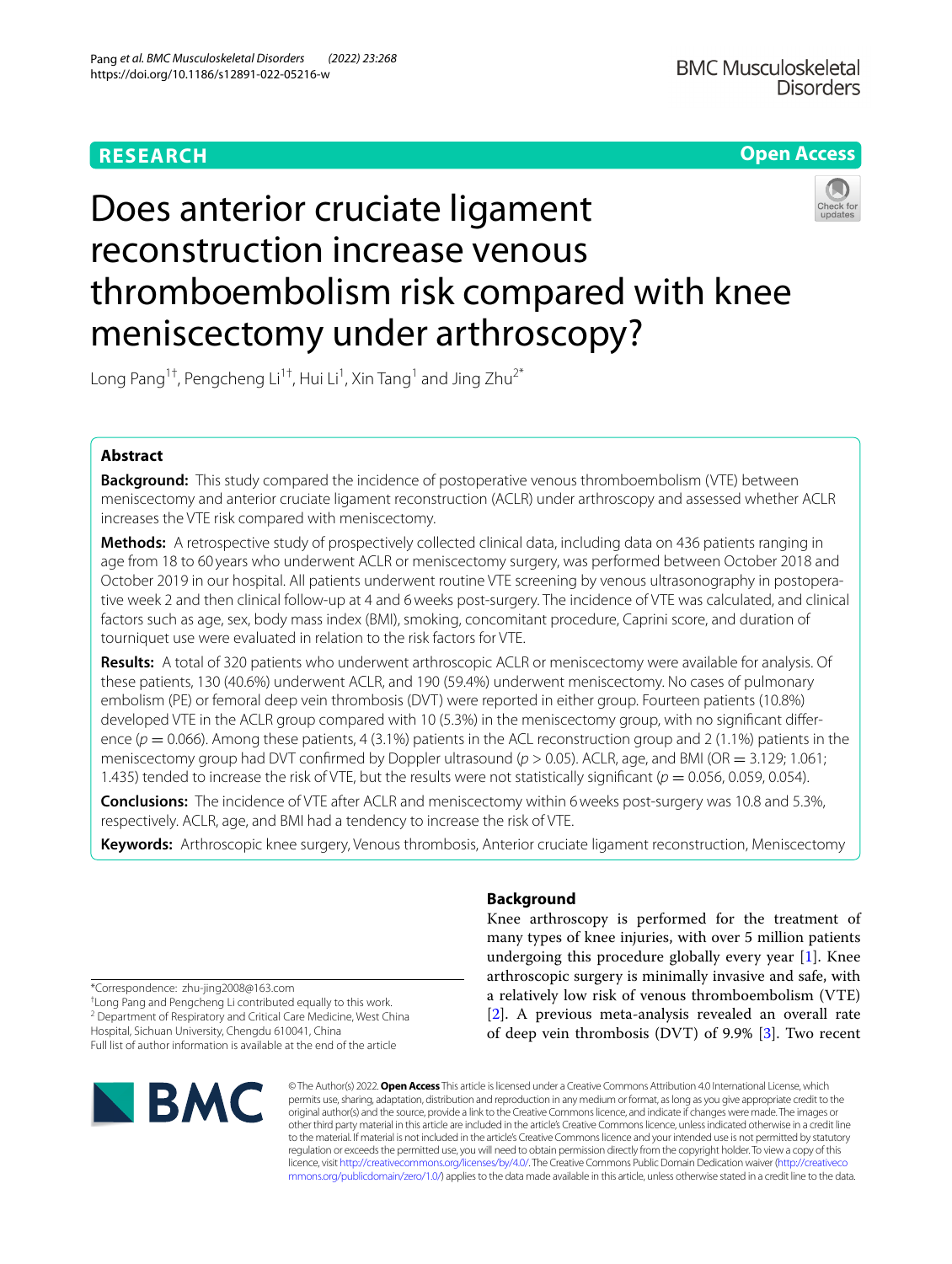studies with large populations reported DVT rates of 0.46% and pulmonary embolism (PE) rates from 0.05 to 0.11% [[4](#page-6-3), [5](#page-6-4)]. For most orthopaedic interventions, thromboprophylaxis can strongly reduce the risk of thrombosis, but it also increases the risk of bleeding  $[6, 7]$  $[6, 7]$  $[6, 7]$  $[6, 7]$ . Therefore, whether prophylaxis should be used in patients undergoing arthroscopic surgery is still controversial.

Meniscus interventions and anterior cruciate ligament reconstruction (ACLR) are the two main procedures performed in knee arthroscopy. Although indications for meniscal repair are constantly expanding [\[8](#page-6-7)], meniscectomy is widely performed for meniscal injury to provide short-term symptomatic relief [\[9](#page-6-8)]. Normally, meniscectomy is simple, can be completed in a short time and has a lower risk of VTE. However, specifc data on the risk of VTE after knee meniscectomy are limited. Compared with meniscectomy, arthroscopic anterior cruciate ligament (ACL) reconstruction, as the most important and popular surgical procedure in knee-related sports medicine, may lead to a higher risk of VTE due to the complexity of the ACLR procedure with tourniquet use and a relatively long surgical time  $[10-12]$  $[10-12]$  $[10-12]$ . One early study even showed that 41.2% of patients had DVT, as confrmed by magnetic resonance venography after ACLR [[12\]](#page-6-10). However, subsequent studies reported inconsistent results following ACL reconstruction [\[13](#page-6-11)[–19](#page-6-12)], and the value of thromboprophylaxis following ACL reconstruction is unclear [\[16](#page-6-13), [18](#page-6-14)[–22](#page-6-15)].

One recent study showed that diferent arthroscopyrelated procedures may afect VTE risk after surgery [\[23](#page-6-16)]. There is a lack of consensus on how to weigh the different risks, and few studies have investigated risk factors specific for ACLR or meniscectomy  $[19]$  $[19]$ . Therefore, we performed a population-based, historical cohort study to estimate the incidence of VTE after arthroscopic meniscectomy (a simple knee surgery) and ACLR (a relatively complex surgery) and to specifcally determine whether ACLR increases the VTE risk compared with knee meniscectomy. It is hypothesized that ALCR would lead to a higher risk of VTE than arthroscopic meniscectomy.

#### **Methods**

#### **Study population**

A retrospective study of prospectively collected clinical data including 436 patients, ranging in age from 18 to 60years, undergoing ACLR or meniscectomy surgery was performed at our hospital from October 2018 to October 2019. Patients meeting one of the following criteria were excluded from the study: unwillingness to provide written informed consent; bilateral knee surgeries; concomitant other ligament reconstruction; multiple ligament reconstructions or repair; a history of DVT or PE; ongoing treatment with anticoagulant therapy; a history of cerebrovascular accident in the past 6months; or severe renal or hepatic failure. Any other cause of immobility and cases with a follow-up less than 3months were also excluded. All patients were routinely screened for VTE with compression venous duplex ultrasonography. Clinical data, including date of birth, sex, weight, height, and smoking, were recorded preoperatively.

### **Surgical technique**

According to the intervention procedures, the patients included were divided into two groups (the ACLR group and the meniscectomy group). In the ACLR group, all patients received primary ACL reconstruction, including single bundle and double bundle reconstruction; concomitant simple procedures, including simple debridement, partial meniscectomy, and simple meniscal repair (1 or 2 sutures), were permitted. In the meniscectomy group, all patients mainly received meniscectomy, including partial meniscectomy, subtotal meniscectomy and total meniscectomy; concomitant simple procedures, including simple debridement, removal of loose bodies, and chondroplasty, were also allowed. All surgeries were performed by the same team under general anaesthesia with a tourniquet infated to 250 to 300mmHg. No intraarticular drain was inserted in either group. All concomitant treatments, operative time, Caprini score [\[24](#page-6-17)] and tourniquet time were recorded.

#### **Postoperative management**

No brace or knee immobilizer was used postoperatively for patients who underwent meniscectomy. Patients started full weight bearing and physiotherapy, including active motion exercises, ankle pump exercise and thigh muscle strengthening, on the frst postoperative day. Patients could move but limited squat- and torsionrelated movements with full loading within 6weeks post-surgery.

For the patients who underwent single ACL reconstruction, no limitations were placed on motion when unweighted. Patients also started physiotherapy, including ankle pump exercise and thigh muscle strengthening, on the frst postoperative day. If the patients underwent concomitant meniscal repair during the operation, their knees were limited to 0° of extension for 6weeks when walking with partial weight bearing but were allowed knee flexion less than 90° without loading. After 6 weeks, these patients were encouraged to gradually begin walking normally.

A pain treatment protocol with nonsteroidal antiinfammatory drugs (NSAIDs) was followed, and patients were allowed to use additional opioid drugs according to their pain scores. No anticoagulants were used. Physiotherapy was continued for 3months.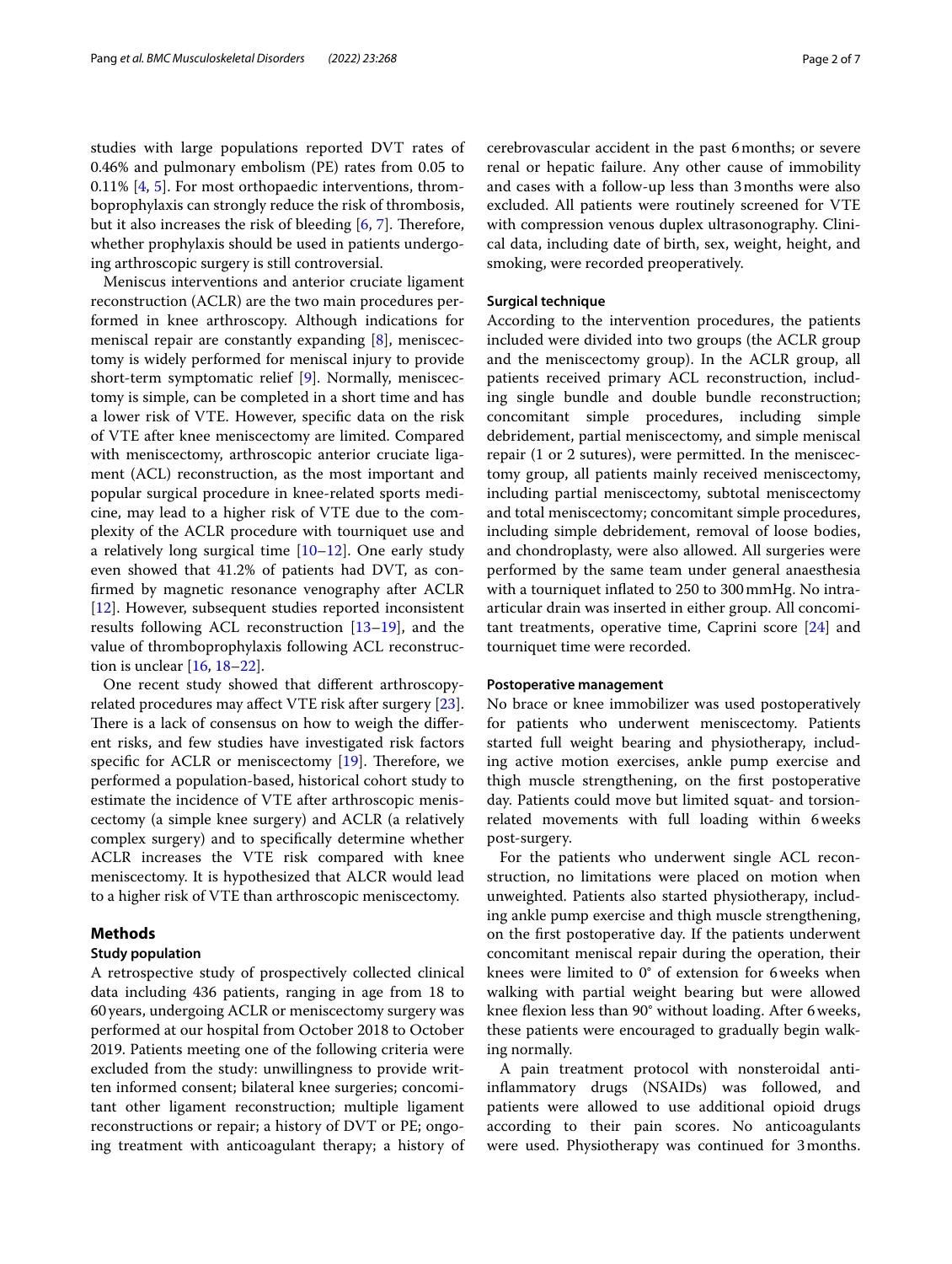Patients were discharged from the hospital at 1 or 2days postoperatively.

#### **Follow‑up assessments**

All patients routinely underwent follow-up clinical assessments at 2, 4 and 6weeks after surgery and routinely received compression venous duplex ultrasonography before the operation and 2weeks after surgery in the outpatient clinic. A standardized protocol for compression venous duplex ultrasonography was applied for both legs [\[25](#page-6-18)]. Patients were asked whether they had any clinical signs or symptoms of VTE postoperatively. At any other time, any patients found to have a clinical suspicion of VTE, including disproportionate levels of swelling, calf or thigh pain not consistent with the surgery, and/or respiratory symptoms, were investigated with appropriate imaging in the form of an ultrasound Doppler scan and/or computed tomography pulmonary angiogram at our hospital. Once radiologically confrmed as cases of VTE, appropriate anticoagulation therapy was commenced. Any patients found to have VTE were analysed to identify any possible risk factors, including surgical procedure, age, sex, body mass index (BMI), smoking, concomitant surgery, Caprini score and tourniquet time.

#### **Outcome measures**

The primary measure was the incidence of major VTE, including DVT (total, proximal, and distal), PE, or both, up to 6weeks post-discharge. Proximal DVT was defned as VTE of the popliteal or common femoral vein. Distal DVT was defned as VTE located in the distal part of the popliteal vein, including the tibial and peroneal veins. The secondary measures were the incidence of total VTE and odds ratios (ORs) for all independent predictors of VTE.

#### **Statistical analysis**

The independent-samples t test was performed to compare outcomes with a normal distribution, and the Mann-Whitney U test was used when the data were not normally distributed. The chi-square and Fisher's exact tests were used to compare categorical variables between the 2 treatment groups. Binary logistic regression was performed to identify signifcant independent predictors, and the resulting ORs with 95% confdence intervals (CIs) were calculated for all independent predictors of VTE and DVT for both groups. Statistical signifcance was set at *P* < 0.05 for all analyses, and all statistical analyses were performed using SPSS software version 22.0 (SPSS Inc., Chicago, IL, USA).

A power analysis was performed with PASS software version 15.0 (NCSS, LLC. Kaysville, Utah, USA) based on the acceptable level of signifcance, expected efect size, and underlying event rate of the population in previously published work. To detect a 10% diference between the two groups with 80% power and a *p* value of less than 0.05, 100 patients per group were required to reach a suffciently narrow CI.

#### **Results**

During the 1-year study period, 436 arthroscopic ACLR or meniscectomy procedures were performed at our institution. A total of 116 patients were excluded after applying the inclusion criteria. The remaining 320 patients who underwent arthroscopic ACLR or meniscectomy were available for analysis. The baseline characteristics and potential risk factors for these patients are listed in Table [1](#page-2-0). There were  $177$  men (55.3%) and  $143$ women (44.7%), with a mean age of  $34.8 \pm 11.5$ . The average patient BMI was  $23.7 \pm 3.3 \text{ kg/m}^2$ . Of the patients, 130 (40.6%) received ACLR, and 190 (59.4%) received meniscectomy. There was no difference in BMI or smoking between the treatment groups, while there were signifcant diferences regarding sex ratio, age, Caprini score, concomitant surgery, tourniquet time and operative time ( $p < 0.01$ ). The detailed characteristics of the patients are shown in Table [1](#page-2-0).

### **Incidence of VTE**

No PE or femoral DVT was reported in either group. The overall incidence of major VTE was 6 of 320 patients (1.9%) within the 6-week follow-up, and 4 of the 6 patients (66.7%) were asymptomatic. DVT was detected in 5 cases at 2 weeks after surgery and in 1 case at week 4. Among the 6 patients who sufered from DVT, 4 (3.1%) patients in the ACL reconstruction group and 2 (1.1%) patients in the meniscectomy group had confrmed DVT  $(p > 0.05)$ . In the 4 patients with DVT who underwent

<span id="page-2-0"></span>

| <b>Table 1</b> Baseline characteristics of the patients |  |
|---------------------------------------------------------|--|
|---------------------------------------------------------|--|

| Characteristic                         | <b>ACLR</b> group<br>$(n = 130)$ | Meniscectomy<br>group<br>$(n = 190)$ | P value |  |
|----------------------------------------|----------------------------------|--------------------------------------|---------|--|
| Male sex, n (%)                        | 90(69.2)                         | 87(45.8)                             | < 0.001 |  |
| Age, y, mean $\pm$ SD                  | $79.5 + 8.5$                     | $38.5 + 11.8$                        | < 0.001 |  |
| BMI, kg/m <sup>2</sup> , mean $\pm$ SD | $24.0 \pm 3.7$                   | $23.6 \pm 3.0$                       | 0.315   |  |
| Smoking, n (%)                         | 20(15.4)                         | 27(14.2)                             | 0.771   |  |
| Caprini score, mean $\pm$ SD           | $2.3 \pm 0.6$                    | $2.7 + 0.8$                          | < 0.002 |  |
| Concomitant surgery, n (%)             | 88(67.7)                         | 57(30.0)                             | < 0.001 |  |
| Tourniquet time, min,<br>mean $\pm$ SD | $61.6 + 23.6$                    | $30.6 \pm 15.6$                      | < 0.001 |  |
| Operative time, min,<br>mean $\pm$ SD  | $76.6 + 25.6$                    | $42.7 \pm 17.8$                      | < 0.001 |  |

*ACLR* anterior cruciate ligament reconstruction, *BMI* body mass index, *SD* standard deviation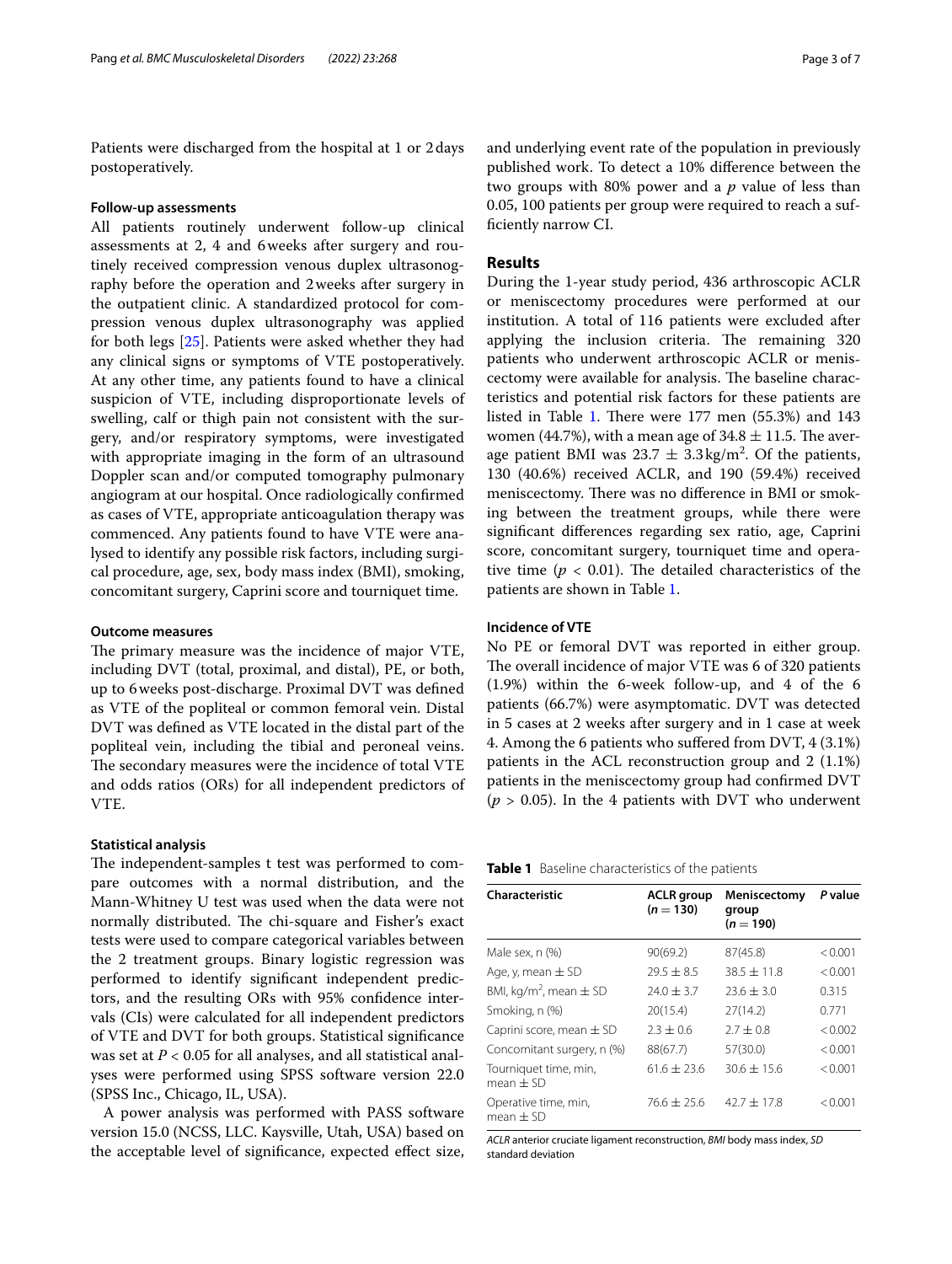ACL reconstruction, all DVTs were detected in the distal DVT regions (3 in the posterior tibial veins, 1 in the peroneal vein). In the 2 patients with DVT who underwent meniscectomy, there was 1 popliteal DVT and 1 distal DVT (in the posterior tibial vein and peroneal vein).

The overall incidence of other VTE events was 18 of 320 patients (5.6%) within the 6-week follow-up. In the ACL reconstruction group, other VTE events in the venous calf of the plexus leg muscle were found in 10 (7.7%) patients, and other VTE events in the meniscectomy group were found in 8 (4.2%) patients by ultrasonography. No diference was found between the two groups ( $p = 0.184$ ). In total, 14 and 10 patients developed VTE in the frst and second cohorts, respectively, with no signifcant diference in incidence (10.8% vs. 5.3%;  $p = 0.066$ ). The detailed results are shown in Table [2.](#page-3-0)

#### **Risk factors for VTE**

A binary multivariate logistic regression analysis was performed to evaluate the associations between VTE, DVT and clinical characteristics. ACLR (yes or no), sex (male or not), smoking (yes or no) and concomitant surgery (yes or no) were included as categorical variables,

<span id="page-3-0"></span>**Table 2** The incidence of VTE after ACL reconstruction and meniscectomy

| Outcome             | <b>ACLR</b> group<br>$(n = 130)$ | Meniscectomy<br>group ( $n = 190$ ) | P value            |
|---------------------|----------------------------------|-------------------------------------|--------------------|
| Total VTE, n (%)    | 14(10.8)                         | 10(5.3)                             | 0.066              |
| Major VTE, n (%)    | 4(3.1)                           | 2(1.1)                              | $0.373^{a}$        |
| Proximal DVT, n (%) | 0                                | 1(0.5)                              | $0.307*$           |
| Distal DVT, n (%)   | 4(3.1)                           | 1(0.5)                              | 0.178 <sup>a</sup> |
| PE, n (%)           | $^{(1)}$                         | 0                                   |                    |
| Other VTE, n (%)    | 10(7.7)                          | 8(4.2)                              | 0.184              |

*VTE* venous thromboembolism, *DVT* deep vein thrombosis, *PE* pulmonary embolism, *ACLR* anterior cruciate ligament reconstruction; \* Fisher's test; i Continuity correction test

and age, BMI, Caprini score and tourniquet time were included as continuous variables. Surgical time was deleted before the logistic regression analysis due to its collinearity with tourniquet time (both tolerances: 0.18, VIF: 56.532, 57.134, respectively). The multivariate regression revealed that ACLR, age and BMI were associated, with ORs of 3.20 [CI 0.97–10.54], 1.06 [CI 1.00–1.13] and 1.15 [CI 1.00–1.30], respectively, with the development of total VTE, but the results were not statistically significant ( $p = 0.052$ , 0.059 and 0.054, respectively) (Table [3\)](#page-3-1). No risk factor remained statistically signifcant for the development of major VTE during the study period (all  $p > 0.05$ ).

In the ACLR group, 88 patients (67.7%) had concomitant surgeries for associated meniscus and/or chondral injury. Among these patients, 8 presented with VTE, including 3 distal DVTs and 5 other VTEs. However, the logistic regression analysis revealed that concomitant minor procedures did not increase the risk of major VTEs  $(p = 0.904)$  or total VTEs  $(p = 0.222)$ , while BMI was the only independent risk factor ( $p = 0.035$ , OR 1.19 [CI 1.10–1.40]) for developing VTE following ACL reconstruction (Table [4](#page-4-0)).

#### **Discussion**

The principal findings of this study are that the incidence of total VTE was 10.8 and 5.3% after ACL reconstruction and meniscectomy, respectively, without a signifcant difference. The DVT rates determined using duplex ultrasound within 6weeks after ACLR and meniscectomy were 3.1 and 1.1%, respectively. ACLR, age and BMI tended to increase the risk of VTE development; however, this tendency failed to reach statistical signifcance, and no risk factor was detected for major VTE. In the ACLR group, BMI was the only independent risk factor for VTE development following ACL reconstruction.

<span id="page-3-1"></span>

| <b>Table 3</b> Multivariate logistic regression analysis of the associations between patient characteristics and VTE |  |  |  |  |  |
|----------------------------------------------------------------------------------------------------------------------|--|--|--|--|--|
|                                                                                                                      |  |  |  |  |  |

| <b>Patient characteristics</b> | <b>Total VTE</b> |                        | <b>Major VTE</b> |                         |  |
|--------------------------------|------------------|------------------------|------------------|-------------------------|--|
|                                | P value          | <b>OR [95% CI]</b>     | P value          | OR [95% CI]             |  |
| ACLR vs. Meniscectomy          | 0.056            | 3.20 [0.97-10.54]      | 0.163            | 5.26 [0.51-54.30]       |  |
| Age                            | 0.059            | $1.06$ $[1.00 - 1.13]$ | 0.310            | 1.07 [0.94-1.20]        |  |
| Sex (male)                     | 0.542            | $1.44$ [0.51-3.66]     | 0.635            | 1.61 [0.22-11.60]       |  |
| BMI                            | 0.054            | $1.15$ $[1.00 - 1.30]$ | 0.404            | 1.12 [0.86-1.44]        |  |
| Smoking                        | 0.248            | $0.44$ $[0.07 - 2.02]$ | 0.955            | $0.93$ $[0.06 - 13.51]$ |  |
| Concomitant surgery            | 0.832            | $0.77$ $[0.36 - 2.30]$ | 0.713            | $0.72$ [0.12-4.24]      |  |
| Caprini score                  | 0.718            | $0.54$ [0.48-2.87]     | 0.773            | 1.29 [0.23-7.07]        |  |
| Tourniquet time                | 0.288            | 1.00 [0.99-1.03]       | 0.348            | 1.02 [0.98-1.06]        |  |

*ACLR* anterior cruciate ligament reconstruction, *VTE* venous thromboembolism, *OR* odds ratio, *BMI* body mass index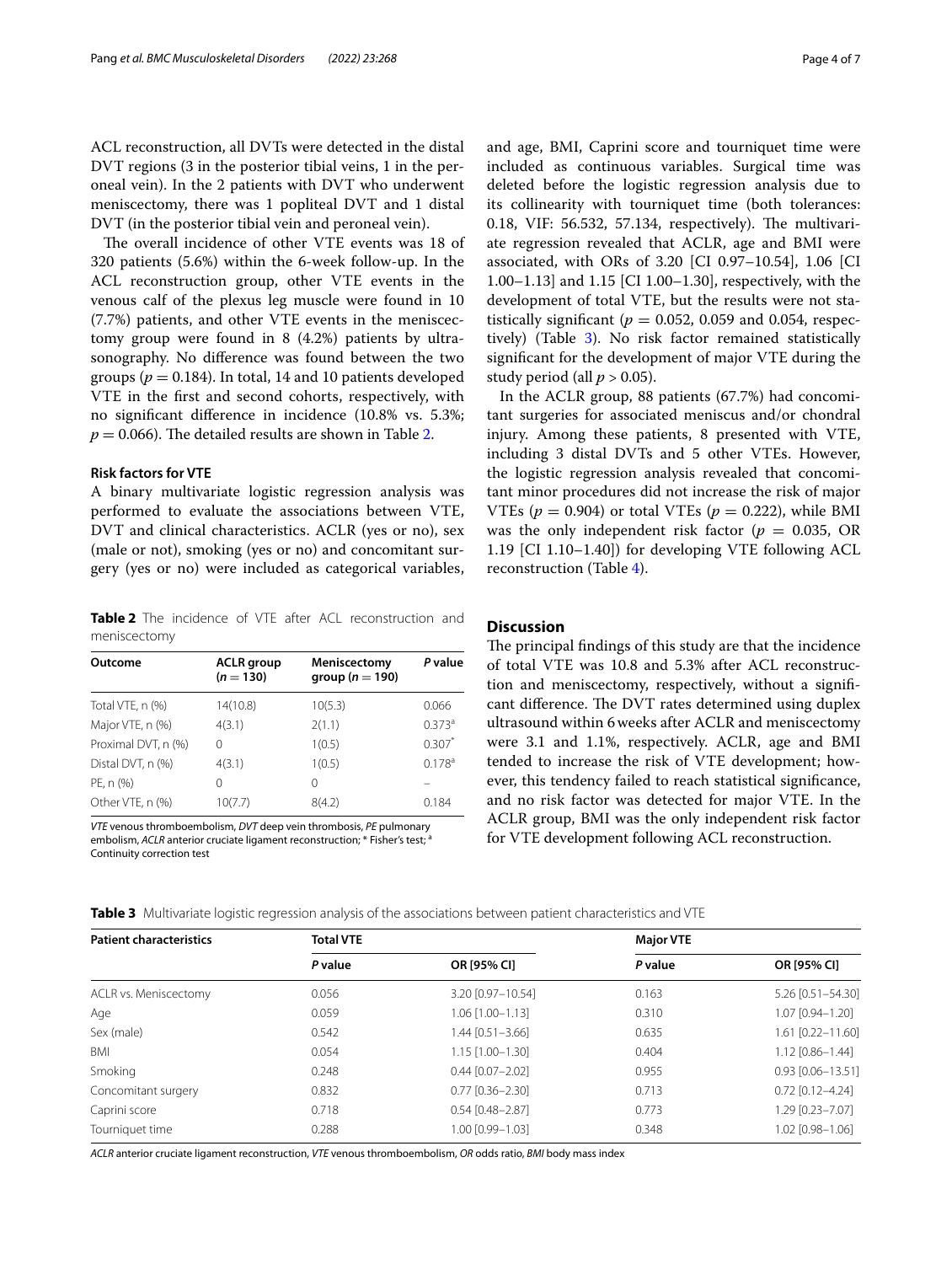<span id="page-4-0"></span>**Table 4** Multivariate logistic regression analysis of the associations between patient characteristics and VTE in ACLR group

| <b>Patient</b><br>characteristics | <b>Total VTE</b> |                        | <b>Major VTE</b> |                         |  |
|-----------------------------------|------------------|------------------------|------------------|-------------------------|--|
|                                   |                  | P value OR [95% CI]    | P value          | OR [95% CI]             |  |
| Age                               | 0.213            | $1.06$ $[0.97 - 1.15]$ | 0.567            | 1.04 [0.90-1.20]        |  |
| Sex (male)                        | 0.235            | 2.21 [0.60-8.13]       | 0.422            | 2.50 [0.27-23.46]       |  |
| <b>BMI</b>                        | 0.035            | $1.19$ [1.10-1.40]     | 0.503            | $1.10$ $[0.83 - 1.46]$  |  |
| Smoking                           | 0.630            | $0.55$ $[0.05 - 6.35]$ | 0.998            | $0.00$ $[0.00 - 0.00]$  |  |
| Concomitant<br>surgery            | 0.222            | $0.47$ $[0.14 - 1.58]$ | 0.904            | $1.15$ $[0.11 - 12.03]$ |  |
| Caprini score                     | 0.294            | $0.47$ $[0.11 - 1.94]$ | 0.783            | $0.72$ $[0.07 - 7.35]$  |  |
| Tourniquet time                   | 0.851            | 1.00 [0.98-1.03]       | 0.454            | 1.02 [0.97-1.06]        |  |

*ACLR* anterior cruciate ligament reconstruction, *VTE* venous thromboembolism, *OR* odds ratio, *BMI* body mass index

The reported incidence of VTE after ACLR varies in the existing literature. Oshiba H et al.  $[13]$  $[13]$  $[13]$  found that the incidence of DVT after ACL reconstruction detected by ultrasonography on postoperative day 7 was 6.3% (16/256). Among patients with DVT, the incidence of symptomatic DVT was 12.5% (2/16). Dong et al. [[14](#page-6-19)] reported that the incidence of DVT among Chinese patients was 12.1% within 7days of 282 ACL surgeries, and 55.9% (19/34) of the diagnosed DVT were symptomatic. Ye et al. [[15\]](#page-6-20) studied 171 patients with an overall DVT incidence of 14% by venography, but did not report the occurrence of symptomatic DVT. Marieke C et al. [[16\]](#page-6-13) conducted a prospective cohort study and found DVT happened to 13 patients. Among these patients, 69.2% (9/13) were asymptomatic proximal or distal DVT, whereas 30.8% (4/13) were symptomatic. Based on these fndings, they suggested that prophylactic measures for DVT should be considered after arthroscopic ACLR to decrease the incidence of DVT, especially when risk factors are present  $[13-16]$  $[13-16]$ , consistent with the guidelines of the French Society of Anaesthesia and Intensive Care [[26\]](#page-6-21).

However, several investigations with large cohorts of patients undergoing ACLR have reported inconsistent results. Jameson et al. [\[17\]](#page-6-22) found the rate of symptomatic VTE to be approximately 0.44% (0.30% DVT and 0.18% PE) in 13,941 patients undergoing ACLR. Forlenza EM et al.  $[18]$  $[18]$  reported that the incidence of symptomatic VTE was 1.01 and 1.22% at 30 and 90days, respectively, in 11,977 patients undergoing ACLR, as recorded in the Humana administrative claims database in Indiana. Gaskill et al. [\[20\]](#page-6-23) reported that the incidence of symptomatic VTE was 0.53% among the 16,558 ACLR recorded in the Military Health Care System (MHS) database in the United States. Schmitz et al. [\[21\]](#page-6-24) reported that the incidence of symptomatic VTE was 0.4% (0.34% DVT and 0.06% PE) in a cohort consisting of 26,014 primary and revision ACLR procedures obtained from the Swedish Knee Ligament Register in Sweden. These authors recommended against the routine use of thromboprophylaxis, which is in accordance with the American guidelines and recommendations of Swedish surgeons [[19,](#page-6-12) [27](#page-6-25)].

In our study, all patients underwent duplex ultrasound scans postoperatively, which revealed an incidence of DVT after ACLR of 3.1%. This rate is close to the incidence found by Oshiba H et al. [[13\]](#page-6-11) and Marieke C et al. [[16\]](#page-6-13) but lower than that reported by Dong et al. [[14](#page-6-19)] and Ye et al.  $[15]$ . This may be because 67.4% of the patients underwent reconstruction of the medial and lateral collateral ligament and posterior cruciate ligament at the same time in Dong et al's study [[14\]](#page-6-19). In Ye et al's study, DVT was detected by venography, which may be more sensitive to the diagnosis of VTE than the ultrasound used in our study. In this present study, the incidence of symptomatic DVT among all DVT was 33.3% (2/6), which is consistent to those reported by some studies  $(12.5 \text{ to } 55.9\%)$   $[13-16]$  $[13-16]$ .

The reported incidence of symptomatic VTE or DVT/ VTE (0.4 to 1.2%) in several large cohorts [\[17](#page-6-22), [18,](#page-6-14) [20,](#page-6-23) [21](#page-6-24)] was significantly lower than that in these studies [[13–](#page-6-11)[16](#page-6-13)] and in our study, which can be mostly explained by the study design and whether screening of VTE was performed for all patients. The data for these large cohorts are generally obtained from local and national databases according to international classifcation of diseases (ICD) codes. Therefore, the accuracy of the information related to ICD codes should be questioned, as the incidence of asymptomatic VTE cannot be accurately recorded in these health care systems. Moreover, the data from local and national databases are usually reported by patients, and not all patients undergo VTE screening after surgery. In fact, higher rates of VTE are usually reported with the use of prospective diagnostic screening, which was performed in our study and several other studies [[13–](#page-6-11)[16](#page-6-13)] with a higher reported incidence of VTE.

Compared with ACLR, meniscectomy has been considered to have a lower risk of VTE because of its simplicity and its relatively shorter operative time. In one recently published review [\[28\]](#page-6-26), major VTE (symptomatic VTE, DVT and PE) was reported in 4.75% of patients who received ACL reconstruction without prophylaxis and 0.72% of patients who received simple knee arthroscopic surgery (similar to meniscectomy), while the rate of VTE was 8.0% among patients who received ACLR and 1.96% among patients who underwent simple knee arthroscopic surgery, which is almost consistent with the result in our study. However, another investigation with a cohort of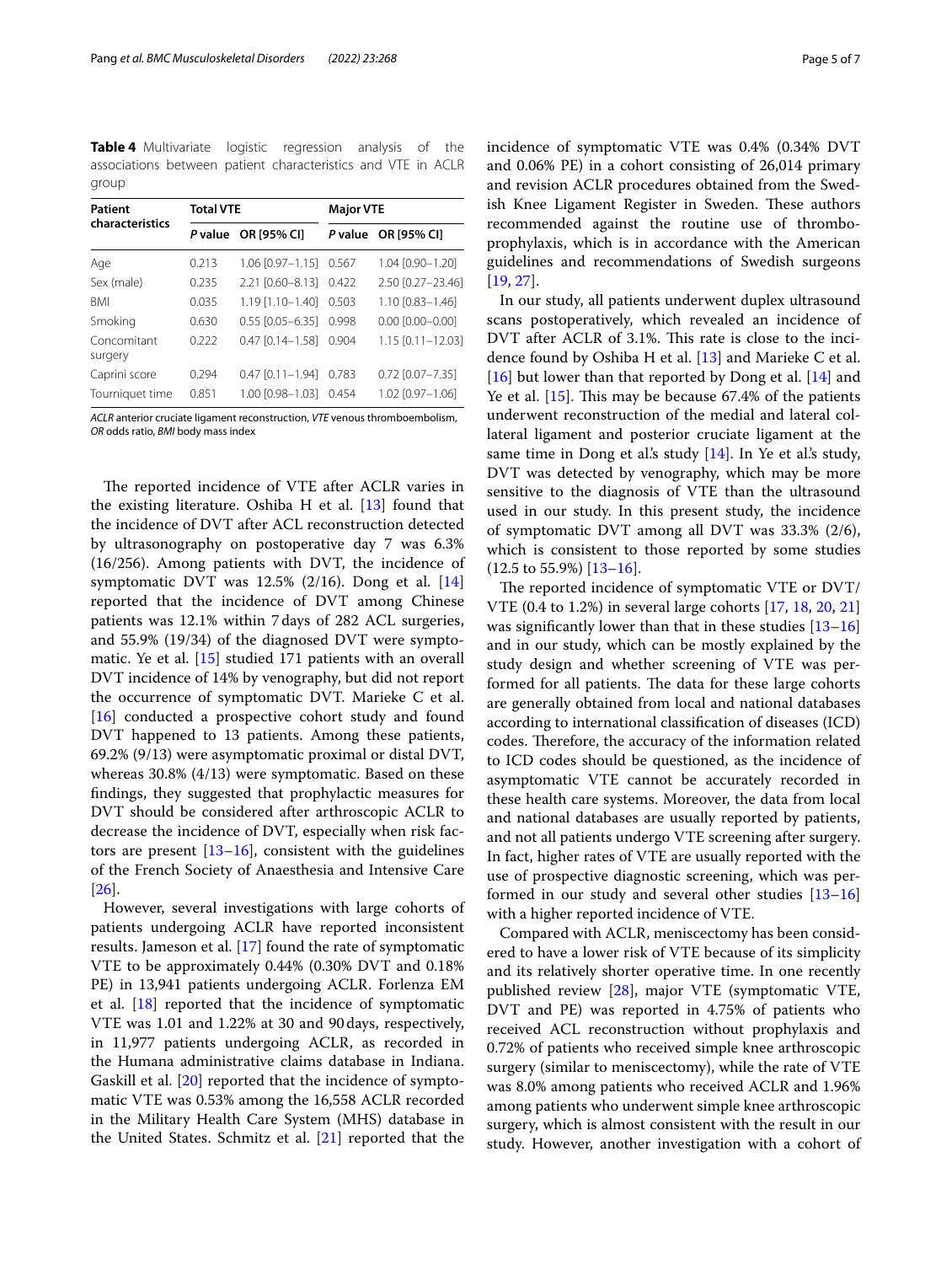12,595 patients reported conficting results; specifcally, the VTE rate after ligament reconstruction was 0.16%, while that after meniscectomy was 0.56% [\[29\]](#page-6-27).

Age as a risk factor for VTE has been previously reported in several series of patients undergoing knee arthroscopic surgeries. Oshiba H et al.  $[13]$  found that patients aged  $\geq$ 30 years have a higher risk of developing VTE. Ye et al. [[15\]](#page-6-20) reported that female patients and those aged 35years were at a higher risk for VTE, and they recommended routine thromboprophylaxis in these patients. In several studies with large cohorts, Jameson et al. [\[17\]](#page-6-22) found that age over 40 years was associated with an increased VTE risk. Forlenza EM et al. [[18](#page-6-14)] reported risk factors including age  $\geq$  45, inpatient surgery, chronic obstructive pulmonary disease (COPD), tobacco use and concurrent posterior cruciate ligament (PCL) reconstruction, meniscal transplant and osteochondral allograft. Gaskill et al. [[20\]](#page-6-23) reported an increased odds of VTE in patients aged 35 years and over with a history of nicotine use, anticoagulant use, concomitant high tibial osteotomy (HTO), or concomitant PCL reconstruction. Schmitz et al. [\[21](#page-6-24)] reported that the only significant risk factor for VTE after surgery was age. In our study, logistic regression revealed that age has a tendency to increase the risk of developing VTE following knee arthroscopic surgery, although the diference failed to reach statistical significance. This may be because we excluded those patients who were older than 60years in this study.

BMI is directly related to obesity and is usually considered an important part of the preoperative assessment. Increasing BMI has been shown to be associated with increased rates of unplanned hospital admissions and postoperative complications following arthroscopic procedures [\[30–](#page-6-28)[32\]](#page-6-29). In one recently published study with 141,335 patients following arthroscopic surgery [\[33](#page-6-30)], the authors found that the most common complications were DVT (0.27%), and VTE risk factors included being overweight (25.0  $\leq$  BMI  $<$  30, OR = 1.474) or diabetic with class I obesity (30.0  $\leq$  BMI  $<$  35, OR = 1.469), which is partially consistent with the characteristics of the ACLR group in our study. In our study, BMI was associated with an OR of 1.151 for VTE ( $p = 0.054$ ). A statistically significant diference would likely be obtained with an increase in the sample size in future studies.

Our study has some limitations. First, the retrospective design limited our assessment of the true effect of surgical intervention on the risk of VTE. Second, the number of ACLR patients was relatively small. The power analysis showed that a patient number of 100 per group was sufficient to reach a sufficiently narrow CI, but a study with a larger number of patients would increase its clinical importance. In our study, the tendency of ACLR, age and BMI to be associated with an increased risk of VTE was found, so a much larger patient group may strengthen the statistical significance. Third, the incidence of VTE in this study was mainly identifed at 2 weeks after surgery by duplex ultrasound. DVT may develop in patients after they are discharged. All patients underwent follow-up for clinical assessments, but asymptomatic DVT may not have been detected. Therefore, the true overall incidence of DVT after ACL reconstruction is probably slightly higher than that shown in this study. Finally, contraceptive and NSAID use in our study by female patients was not recorded, and this may have an overall efect on the fnal incidence of DVT [\[22](#page-6-15), [34](#page-6-31)].

#### **Conclusions**

The incidence of VTE after ACL reconstruction and meniscectomy detected by duplex ultrasound within 6 weeks post-surgery was 10.8 and 5.3%, respectively. ACL reconstruction, older age and increased BMI tended to increase the risk of VTE following knee arthroscopic surgeries.

#### **Abbreviations**

VTE: Venous thromboembolism; ACLR: Anterior cruciate ligament reconstruction; BMI: Body mass index; PE: Pulmonary embolism; DVT: Deep vein thrombosis.

#### **Acknowledgements**

Not applicable.

#### **Authors' contributions**

PL and LPC carried out the follow-up evaluations for all patients and equally contributed to the writing. LH and TX designed the study and were responsible for the analysis and interpretation of the data. ZJ initiated the study, provided suggestions for the study and critically reviewed the manuscript. All authors read and approved the fnal manuscript.

#### **Funding**

No funding was received to assist with the preparation of this manuscript.

#### **Availability of data and materials**

All data generated or analysed during this study are included in this published article.

#### **Declarations**

#### **Ethics approval and consent to participate**

The study protocol was approved by the Human Ethics Committee for Medical Research at Sichuan University in accordance with the Declaration of Helsinki. All patients provided informed consent prior to enrolment in the study.

#### **Consent for publication**

Not Applicable.

#### **Competing interests**

The authors declare that they have no competing interests.

#### **Author details**

<sup>1</sup> Department of Orthopedics, Orthopedic Research Institute, West China Hospital, Sichuan University, Chengdu 610041, China. <sup>2</sup> Department of Respiratory and Critical Care Medicine, West China Hospital, Sichuan University, Chengdu 610041, China.